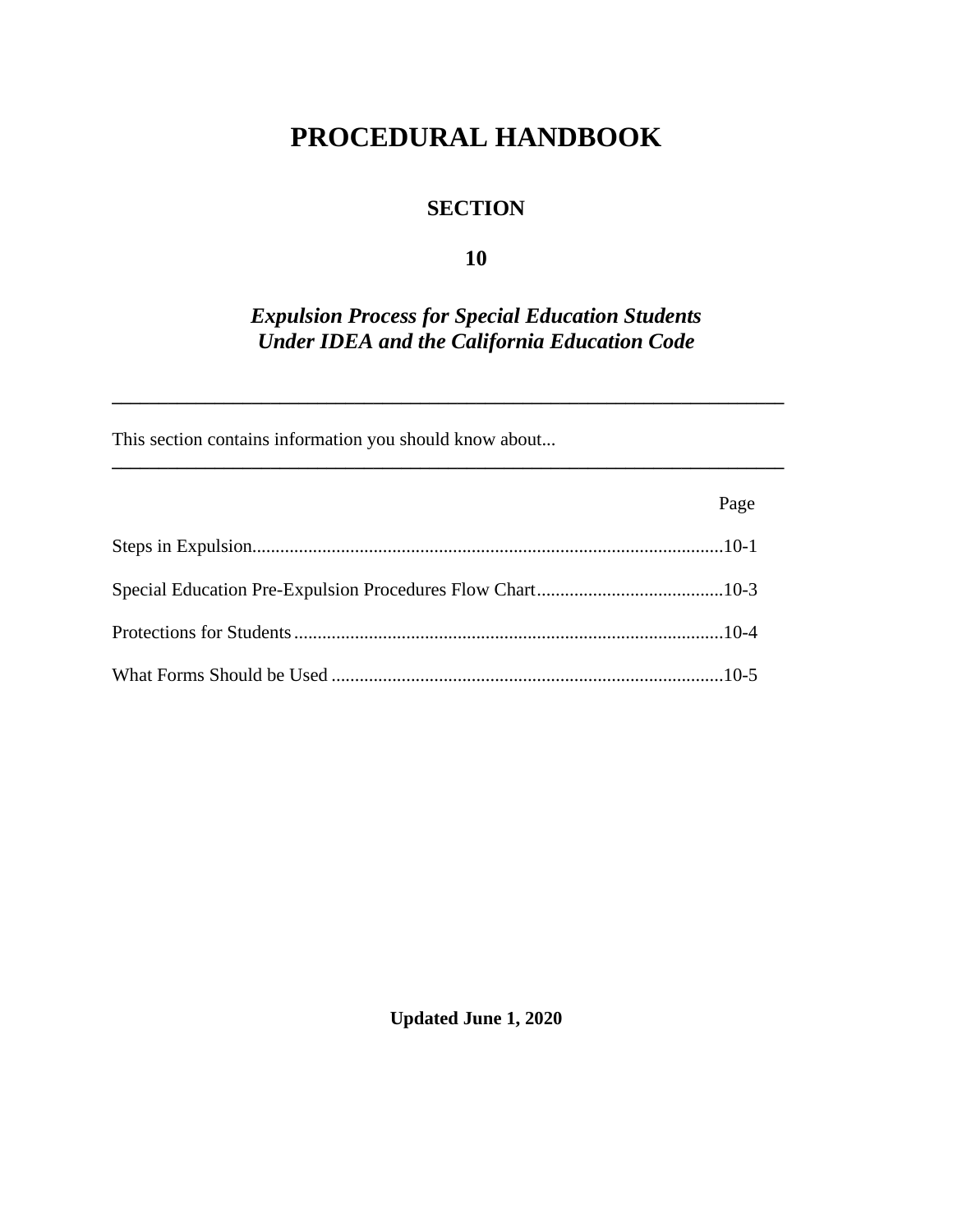#### **STEPS IN EXPULSION PROCESS FOR SPECIAL EDUCATION STUDENTS UNDER THE INDIVIDUALS WITH DISABILITIES EDUCATION ACT AND THE CALIFORNIA EDUCATION CODE**

- 1. Special education students may be suspended for up to 10 consecutive school days when the decision is made to consider expulsion. Under the California Education Code, a 5-day suspension may be extended to 10 consecutive school days in cases when expulsion has been recommended following a meeting in which the pupil and the pupil's parent, guardian, or surrogate is invited to participate where it is determined that the presence of the student would cause a danger to persons or property or a threat of disrupting the educational process.
- 2. In all instances, educational services must be provided to any special education student once the student has been suspended for 10 days during a school year.
- 3. If a special education student is being considered for expulsion and the maximum allowable days of suspension in the school year has already been reached, then the student must either be allowed to return to school or moved to an another appropriate special education setting through the IEP process and with parent consent.
- 4. If the student is in possession of a weapon at school or at a school function or knowingly possesses or uses illegal drugs or sells or solicits the sale of a controlled substance while at school or a school function, or inflicts serious bodily injury upon another individual while at school or on school premises or at a school function, the IEP Team may place the student in an interim alternative educational setting for up to 45 school days. The student may remain in the interim alternative educational setting for up to the full 45 days even if the IEP Team determines that the misconduct was a manifestation of the disability. Parents may request an expedited due process hearing to challenge the appropriateness of the interim alternative educational setting.
- 5. A hearing officer may order a change in placement for a special education student to an interim alternative educational setting for up to 45 school days if the hearing officer determines that maintaining the student's current placement is substantially likely to result in injury to the student or to others.
- 6. Any interim alternative educational setting must be selected so as to enable the student to continue to participate in the general curriculum and to progress toward meeting the IEP goals. The student must also receive, as appropriate, a functional behavioral assessment, behavioral intervention services and modifications designed to address the behavior violation so that it does not recur.
- 7. Parents must be notified of the decision to pursue expulsion of a special education student and of all procedural safeguards no later than the date on which the decision to take that action is made.
- 8. Within 10 school days of any decision to take disciplinary action involving expulsion, the Local Education Agency, the parent, and relevant members of the IEP Team (as determined by the LEA and the parent) shall meet in order to determine whether the misbehavior was a manifestation of the disability (manifestation determination).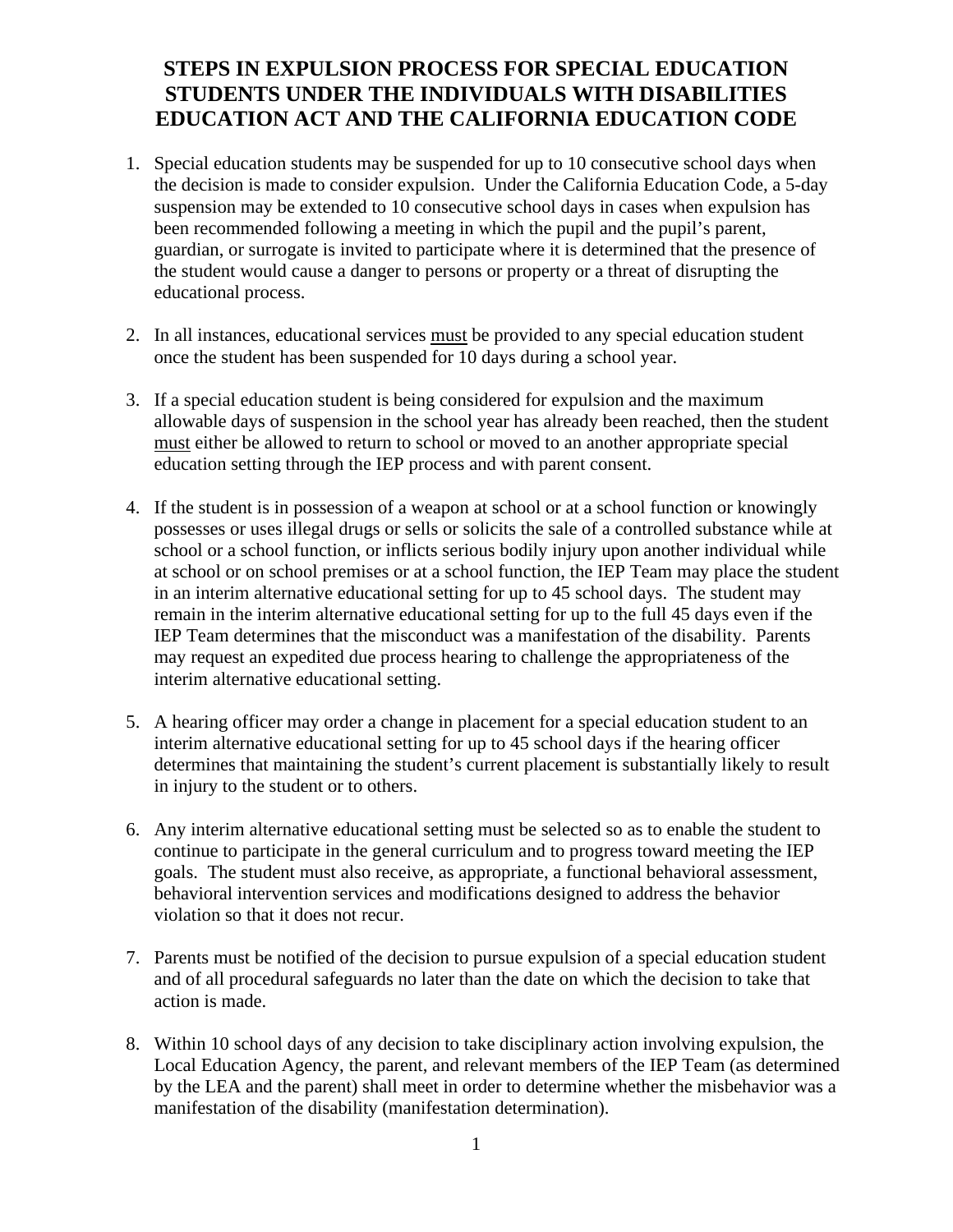- 9. In conducting the manifestation determination, the Team shall review all relevant information in the student's file including;
	- The student's IEP
	- Any teacher observations
	- Any relevant information provided by the parents.
- 10. The Team must then determine whether, in relationship to the behavior subject to disciplinary action:
	- The conduct in question was caused by, or had a direct and substantial relationship to, the student's disability, or
	- The conduct in question was the direct result of the Local Education Agency's failure to implement the IEP.

If the LEA, the parent, and relevant members of the IEP Team determine that either of the above conditions is applicable in the case of the disciplinary incident, the conduct shall be determined to be a manifestation of the student's disability.

- 11. If it is determined that the conduct in question was a manifestation of the student's disability, the IEP Team shall:
	- a. conduct a functional behavioral assessment and implement a behavior intervention plan, if the student did not have a behavior intervention plan in place prior to the misbehavior or
	- b. review any existing behavior intervention plan and modify it, as necessary, to address the behavior.
- 12. When it has been determined that a student's misbehavior was a manifestation of the disability, the expulsion process may not proceed. In such cases, the student must be returned to his or her prior placement, unless the parent and the LEA agree to a change of placement as part of the modification of the behavior intervention plan.
- 13. If the result of the IEP Team manifestation determination is that the misbehavior of the student was not a manifestation of the student's disability, the relevant disciplinary procedures applicable to all students may be applied to the special education student in the same manner in which they would be applied to students without disabilities except that provision of appropriate special education services must continue.
- 14. If the student's parent disagrees with a determination that the misbehavior was not a manifestation of the student's disability or with any decision regarding placement, the parent may request a due process hearing. In such cases, the student must remain in his/her current educational placement until the conclusion of the due process proceedings, or, for placement interim alternative education settings, until the expiration of the disciplinary placement, whichever occurs first, unless the parent and district agree otherwise.
- 15. If the district recommends expulsion for a special education student, the student's special education and disciplinary records shall be transmitted for consideration by the person or persons making the final determination regarding the disciplinary action.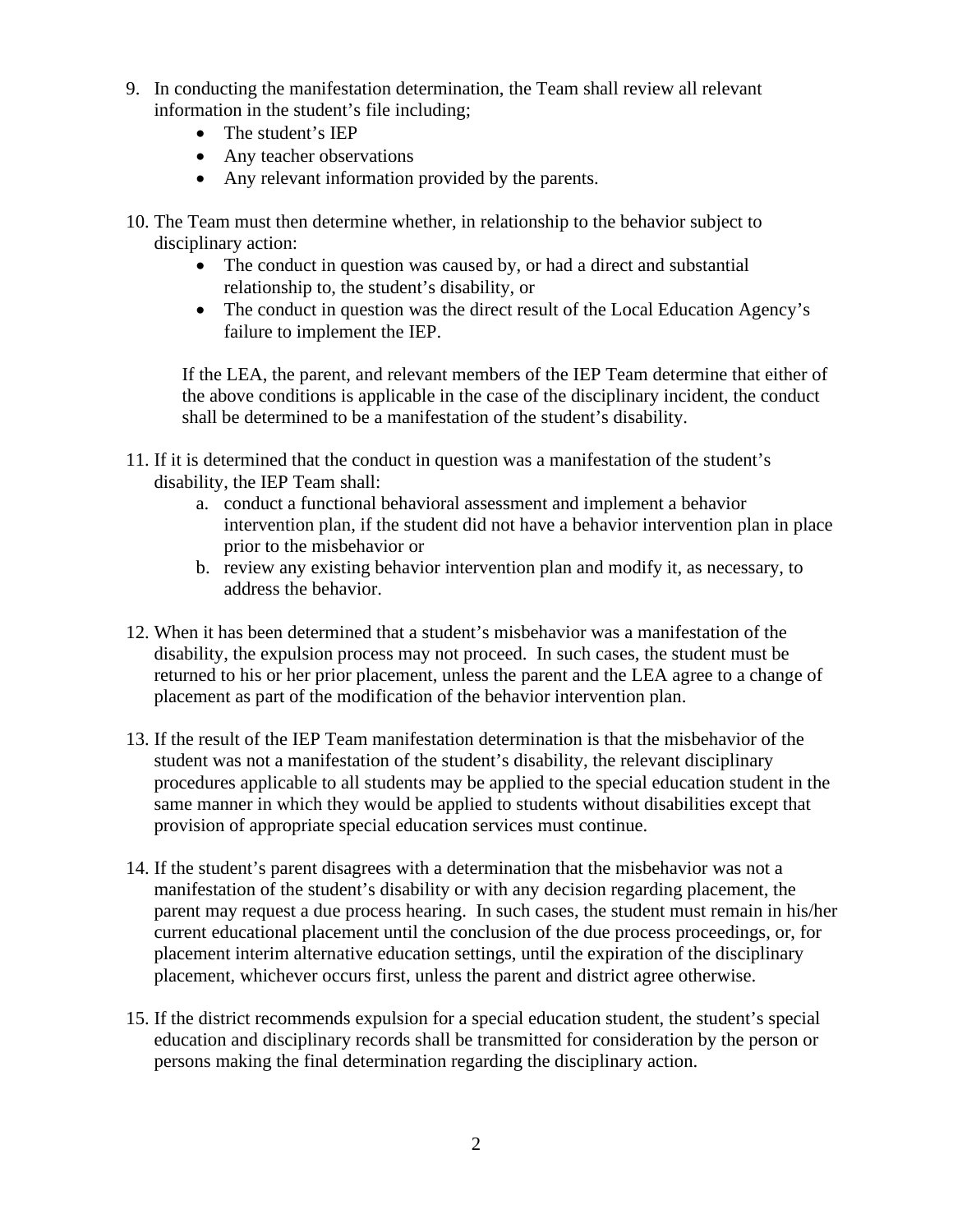### **SPECIAL EDUCATION PRE-EXPULSION PROCEDURES FLOW CHART**



Expulsion may not proceed

OR

Student's misconduct is not a manifestation of the disability, but parent does not agree. "Stay put" is in effect and expulsion cannot proceed until all due process is completed

6/28/06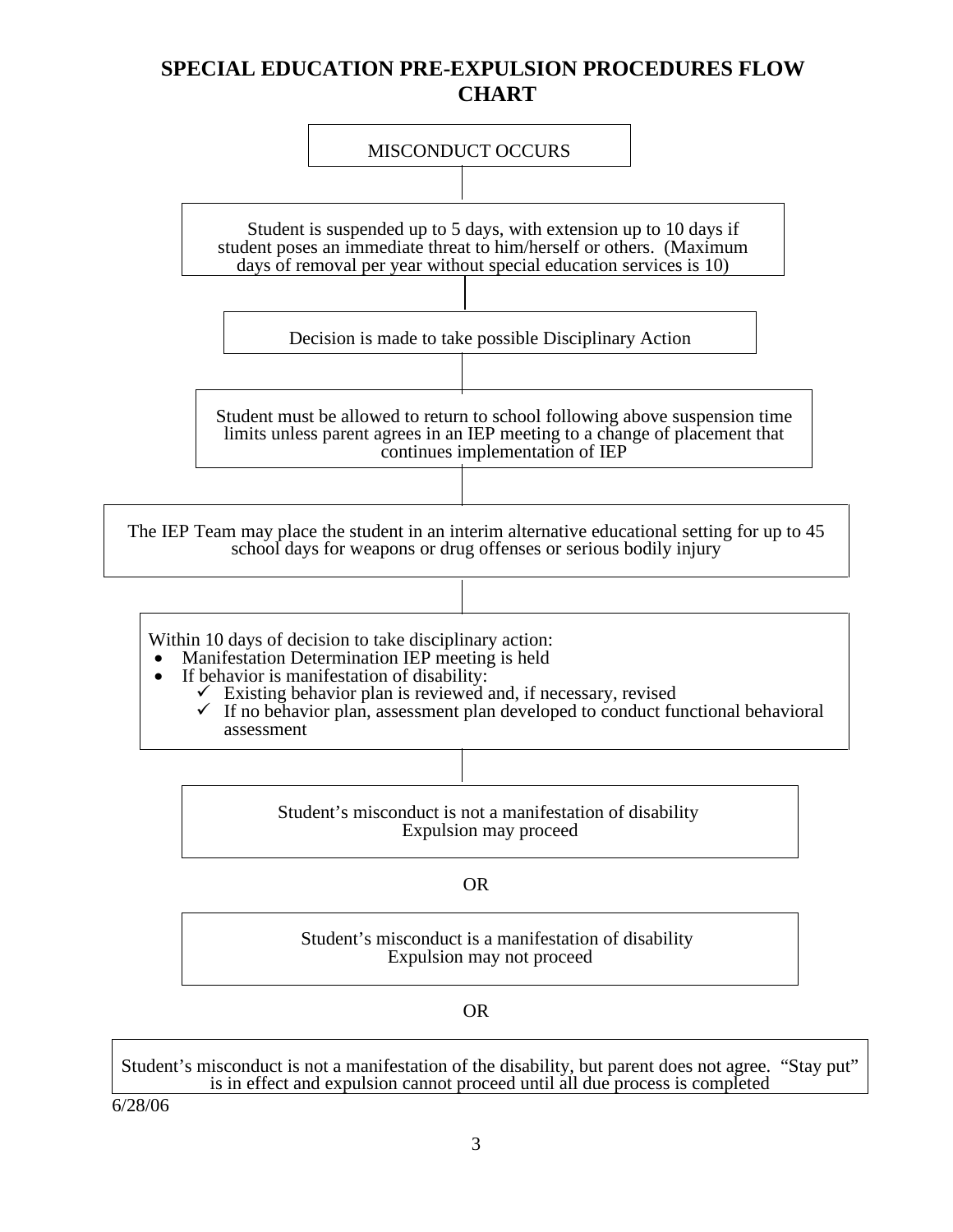#### *Protections for Students Not Yet Eligible for Special Education*

A student who has not been identified as an individual with disabilities pursuant to the IDEA and who has violated the code of conduct of the LEA may assert the procedural safeguards of the IDEA only if the LEA had knowledge that the student was disabled before the behavior occurred.

The LEA shall be deemed to have knowledge that the student had a disability if one of the following conditions exists:

- 1. The parent/guardian has expressed concern in writing, to supervisory or administrative personnel, or to a teacher of the student that the student is in need of special education or related services; and
- 2. The parent/guardian has requested an initial evaluation of the student for special education pursuant to federal law; or
- 3. The teacher of the student or other LEA personnel has expressed specific concern about a pattern of behavior demonstrated by the student to the Director of Special Education of the LEA or to other supervisory personnel.

The LEA would be deemed to not have knowledge as specified in items 1-3 above if the parent/guardian has not allowed an initial evaluation of the student or has refused services, or if the student has been evaluated and it was determined that the student was not a child with a disability.

If it is determined that the LEA did not have knowledge that the student was disabled prior to taking disciplinary action against the student, then the student shall be disciplined in accordance with procedures established for students without disabilities.

If a request is made for an evaluation of a student during the time period in which the student is subject to disciplinary measures, the evaluation shall be conducted in an expedited manner. Until the evaluation is completed, the student shall remain in the educational placement determined by school authorities.